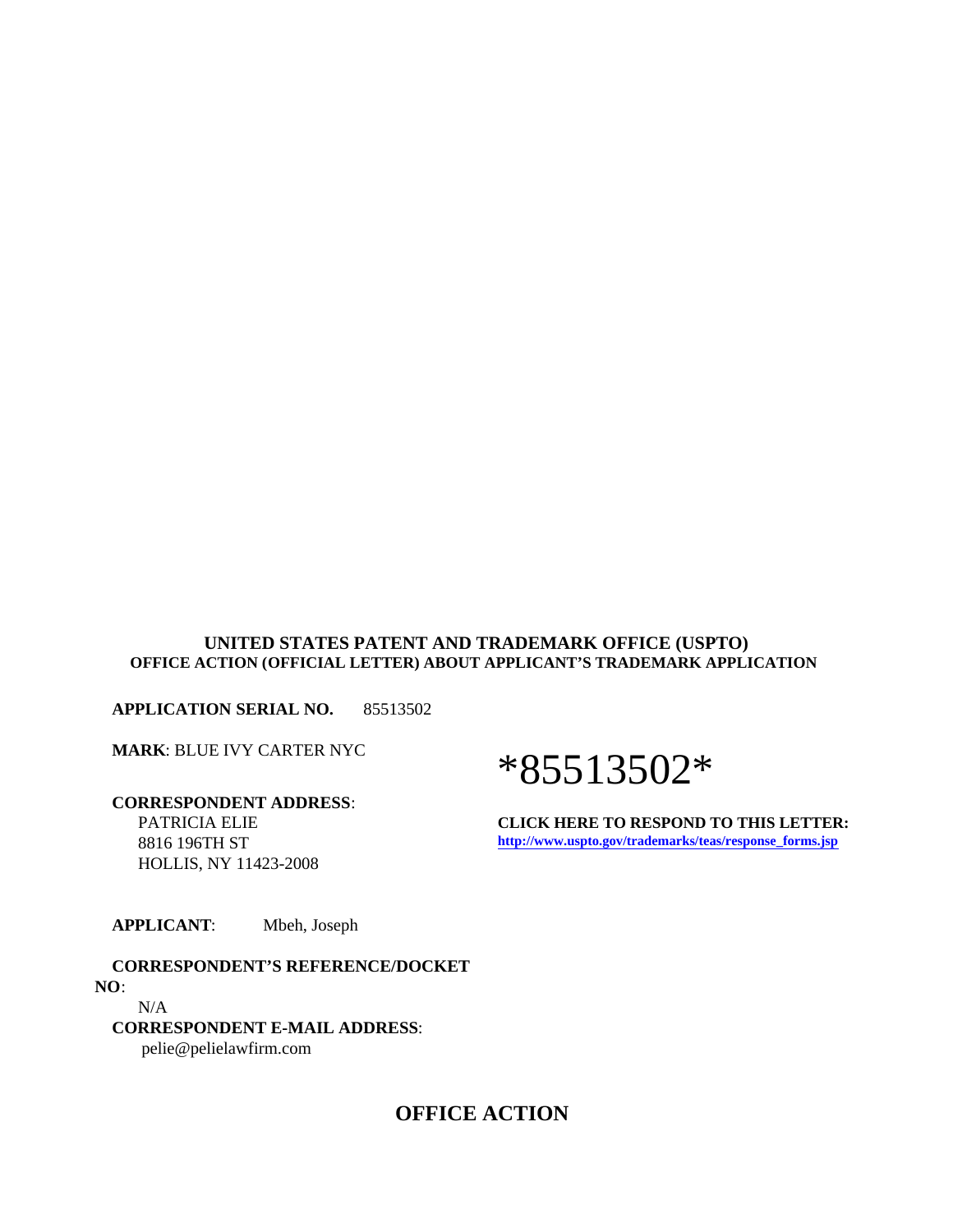# **STRICT DEADLINE TO RESPOND TO THIS LETTER**

TO AVOID ABANDONMENT OF APPLICANT'S TRADEMARK APPLICATION, THE USPTO MUST RECEIVE APPLICANT'S COMPLETE RESPONSE TO THIS LETTER **WITHIN 6 MONTHS** OF THE ISSUE/MAILING DATE BELOW.

### **ISSUE/MAILING DATE: 1/25/2012**

The referenced application has been reviewed by the assigned trademark examining attorney. Applicant must respond timely and completely to the issue(s) below. 15 U.S.C. §1062(b); 37 C.F.R. §§2.62(a), 2.65(a); TMEP §§711, 718.03.

#### **SUMMARY OF ISSUES**

- Section 2(d) Likelihood of Confusion (Reg. No. 4015486)
- Section 2(a) False Connection Refusal
- Section 2(c) Name Identifying a Particular Individual Refusal
- Request for Information

## **SECTION 2(d) REFUSAL – LIKELIHOOD OF CONFUSION**

Registration of the applied-for mark is refused because of a likelihood of confusion with the mark in U.S. Registration No. 4015486. Trademark Act Section 2(d), 15 U.S.C. §1052(d); *see* TMEP §§1207.01 *et seq.* See the enclosed registration.

Taking into account the relevant *du Pont* factors, a likelihood of confusion determination in this case involves a two-part analysis. *See In re E. I. du Pont de Nemours & Co.*, 476 F.2d 1357, 1361-62, 177 USPQ 563, 567 (C.C.P.A. 1973); *In re 1st USA Realty Prof'ls Inc.* , 84 USPQ2d 1581, 1584 (TTAB 2007); *see also In re Dixie Rests. Inc.*, 105 F.3d 1405, 1406-07, 41 USPQ2d 1531, 1533 (Fed. Cir. 1997). The marks are compared for similarities in their appearance, sound, connotation and commercial impression. TMEP §§1207.01, 1207.01(b). The goods and/or services are compared to determine whether they are similar or commercially related or travel in the same trade channels. *See Herbko Int'l, Inc. v. Kappa Books, Inc.*, 308 F.3d 1156, 1164-65, 64 USPQ2d 1375, 1380 (Fed. Cir. 2002); *Han Beauty, Inc. v. Alberto-Culver Co.*, 236 F.3d 1333, 1336, 57 USPQ2d 1557, 1559 (Fed. Cir. 2001); TMEP §§1207.01, 1207.01(a)(vi).

The applicant's mark is BLUE IVY CARTER NYC for Infant, toddler and junior clothing namely, tshirts, pants, dresses, skirts, jeans, belts, hats, caps, sweaters, fleece pullovers, jogging suits, coats, scarves, bodysuits, socks, sleepwear, undergarments, boots, sandals and athletic footwear. The registrant's mark is BLUE IVY (with design) for Retail store services featuring clothing, jewelry, home and clothing accessories, and giftware.

#### **Comparison of the Marks**

In a likelihood of confusion determination, the marks are compared for similarities in their appearance, sound, meaning or connotation, and commercial impression. *In re E. I. du Pont de Nemours & Co.*, 476 F.2d 1357, 1361, 177 USPQ 563, 567 (C.C.P.A. 1973); TMEP §1207.01(b)-(b)(v). Similarity in any one of these elements may be sufficient to find the marks confusingly similar. *In re White Swan Ltd.*, 8 USPQ2d 1534, 1535 (TTAB 1988); *see In re 1st USA Realty Prof'ls, Inc.* , 84 USPQ2d 1581, 1586 (TTAB 2007); TMEP §1207.01(b).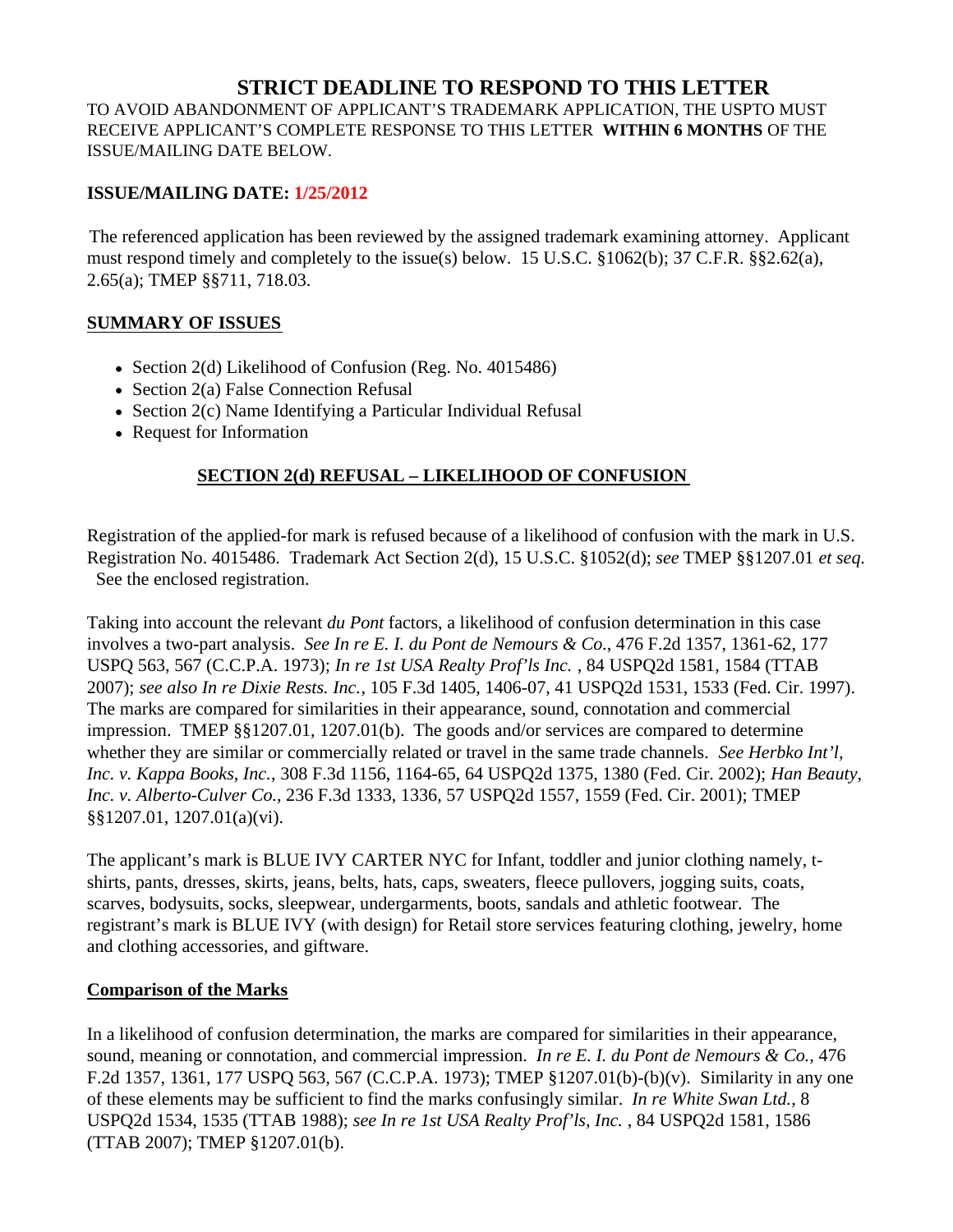The applicant's mark BLUE IVY CARTER NYC, is similar to the registered mark BLUE IVY (with design), because both contain the term BLUE IVY. Although each mark contains additional elements, marks may be confusingly similar in appearance where there are similar terms or phrases or similar parts of terms or phrases appearing in both applicant's and registrant's mark. *See Crocker Nat'l Bank v. Canadian Imperial Bank of Commerce*, 228 USPQ 689 (TTAB 1986), *aff'd sub nom. Canadian Imperial Bank of Commerce v. Wells Fargo Bank, Nat'l Ass'n* , 811 F.2d 1490, 1 USPQ2d 1813 (Fed. Cir. 1987) (COMMCASH and COMMUNICASH); *In re Phillips-Van Heusen Corp.*, 228 USPQ 949 (TTAB 1986) (21 CLUB and "21" CLUB (stylized)); *In re Corning Glass Works*, 229 USPQ 65 (TTAB 1985) (CONFIRM and CONFIRMCELLS); *In re Collegian Sportswear Inc.*, 224 USPQ 174 (TTAB 1984) (COLLEGIAN OF CALIFORNIA and COLLEGIENNE); *In re Pellerin Milnor Corp.*, 221 USPQ 558 (TTAB 1983) (MILTRON and MILLTRONICS); *In re BASF A.G.*, 189 USPQ 424 (TTAB 1975) (LUTEXAL and LUTEX); TMEP §1207.01(b)(ii)-(iii). Here BLUE IVY is the common term in the marks and may cause confusion as to source.

#### **Comparison of the Goods and Services**

The goods and services of the parties need not be identical or directly competitive to find a likelihood of confusion. *See Safety-Kleen Corp. v. Dresser Indus., Inc.*, 518 F.2d 1399, 1404, 186 USPQ 476, 480 (C.C.P.A. 1975); TMEP §1207.01(a)(i). Rather, it is sufficient to show that because of the conditions surrounding their marketing, or because they are otherwise related in some manner, the goods and/or services would be encountered by the same consumers under circumstances such that offering the goods and/or services under confusingly similar marks would lead to the mistaken belief that they come from, or are in some way associated with, the same source. *In re Iolo Techs., LLC*, 95 USPQ2d 1498, 1499 (TTAB 2010); *see In re Martin's Famous Pastry Shoppe, Inc.* , 748 F.2d 1565, 1566-68, 223 USPQ 1289, 1290 (Fed. Cir. 1984); TMEP §1207.01(a)(i).

The applicant's goods are closely related to the registrant's services, as one is clothing and the other is a retail store service providing clothing. The use of similar marks on or in connection with both products and retail-store services has been held likely to cause confusion where the evidence showed that the retailstore services featured the same type of products. *See In re Thomas*, 79 USPQ2d 1021, 1023 (TTAB 2006) (holding the use of similar marks both for jewelry and for retail-jewelry and mineral-store services was likely to cause confusion); *In re Peebles Inc.*, 23 USPQ2d 1795, 1796 (TTAB 1992) (holding the use of nearly identical marks both for coats and for retail outlets featuring camping and mountain climbing equipment, including coats, was likely to cause confusion, noting that "there is no question that store services and the goods which may be sold in that store are related goods and services for the purpose of determining likelihood of confusion"); *In re U.S. Shoe Corp.*, 8 USPQ2d 1938, 1939 (TTAB 1988) (holding the use of nearly identical marks both for leather cowboy boots and for retail western-, outdoor-, and leisure-clothing-store services featuring boots was likely to cause confusion); TMEP §1207.01(a)(ii).

Accordingly, because confusion as to source is likely, registration is refused under Trademark Action Section 2(d) based on a likelihood of confusion.

The attached Internet evidence consists of websites for retailers providing retail store services featuring clothing, and the clothing itself under the same mark. This evidence establishes that the same entity provides the relevant goods and markets the services under the same mark. Therefore, applicant's and registrant's goods and services are considered related for likelihood of confusion purposes. *See, e.g., In re Davey Prods. Pty Ltd.*, 92 USPQ2d 1198, 1202-04 (TTAB 2009); *In re Toshiba Med. Sys. Corp.*, 91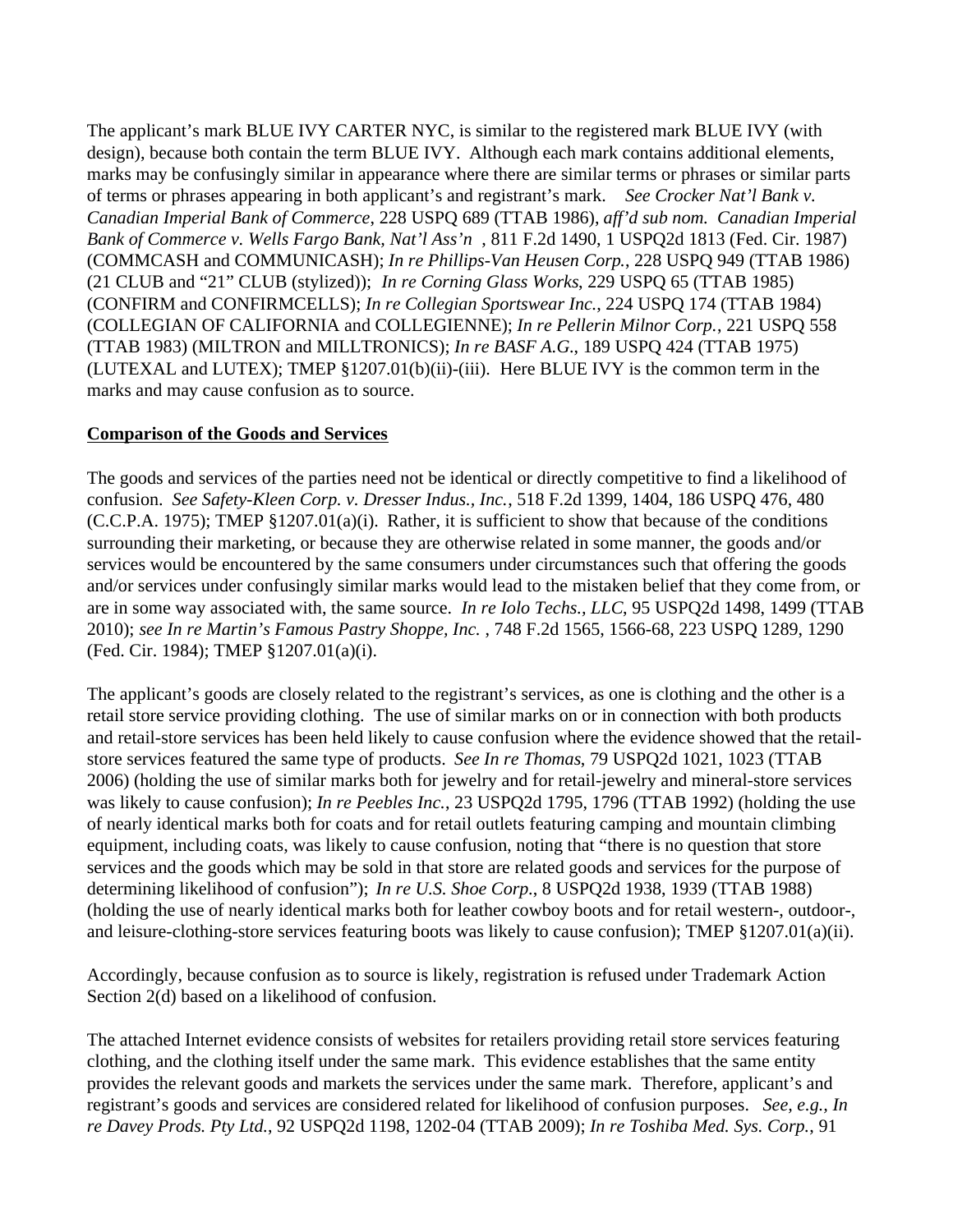USPQ2d 1266, 1268-69, 1271-72 (TTAB 2009).

Evidence obtained from the Internet may be used to support a determination under Section 2(d) that goods and/or services are related. *See, e.g., In re G.B.I. Tile & Stone, Inc.*, 92 USPQ2d 1366, 1371 (TTAB 2009); *In re Paper Doll Promotions, Inc.*, 84 USPQ2d 1660, 1668 (TTAB 2007).

The overriding concern is not only to prevent buyer confusion as to the source of the goods and/or services, but to protect the registrant from adverse commercial impact due to use of a similar mark by a newcomer. *See In re Shell Oil Co.*, 992 F.2d 1204, 1208, 26 USPQ2d 1687, 1690 (Fed. Cir. 1993). Therefore, any doubt regarding a likelihood of confusion determination is resolved in favor of the registrant. TMEP §1207.01(d)(i); *see Hewlett-Packard Co. v. Packard Press, Inc.*, 281 F.3d 1261, 1265, 62 USPQ2d 1001, 1003 (Fed. Cir. 2002); *In re Hyper Shoppes (Ohio), Inc.*, 837 F.2d 463, 464-65, 6 USPQ2d 1025, 1025 (Fed. Cir. 1988).

Applicant should note the following additional ground for refusal.

## **SECTION 2(a) FALSE CONNECTION – REFUSAL**

Registration is refused because the applied-for mark consists of or includes matter which may falsely suggest a connection with BLUE IVY CARTER. Although BLUE IVY CARTER is not connected with the goods provided by applicant under the applied-for mark, BLUE IVY CARTER is so famous that consumers would presume a connection. Trademark Act Section 2(a), 15 U.S.C. §1052(a); *see* TMEP §§1203.03, 1203.03(e). *See generally Univ. of Notre Dame du Lac v. J.C. Gourmet Food Imps. Co.*, 703 F.2d 1372, 217 USPQ 505 (Fed. Cir. 1983); *In re Cotter & Co.*, 228 USPQ 202 (TTAB 1985); *Buffett v. Chi-Chi's, Inc.* , 226 USPQ 428 (TTAB 1985).

The following is required for a showing of false connection under Trademark Act Section 2(a):

(1) The mark sought to be registered is the same as, or a close approximation of, the name or identity previously used by another person or institution;

(2) The mark would be recognized as such, in that it points uniquely and unmistakably to that person or institution;

(3) The person or institution identified in the mark is not connected with the goods sold or services performed by applicant under the mark; and

(4) The fame or reputation of the named person or institution is of such a nature that a connection with such person or institution would be presumed when applicant's mark is used on its goods and/or services.

*In re Peter S. Herrick, P.A.*, 91 USPQ2d 1505, 1507 (TTAB 2009); *In re MC MC S.r.l.*, 88 USPQ2d 1378, 1379 (TTAB 2008); TMEP §1203.03(e); *see also Univ. of Notre Dame du Lac v. J.C. Gourmet Food Imps. Co.*, 703 F.2d 1372, 1375-77, 217 USPQ 505, 508-10 (Fed. Cir. 1983) (providing foundational principles for the current four-part test used to determine the existence of a false connection).

Please see attached third party evidence showing BLUE IVY CARTER to be a famous infant whose parents are singer Beyoncé and rap artist Jay-Z. This evidence shows BLUE IVY CARTER is a famous individual. As Applicant's mark contains the term BLUE IVY CARTER, the fame of the individual is of such a nature consumers will see a connection between them and applicant's mark. Additionally, as the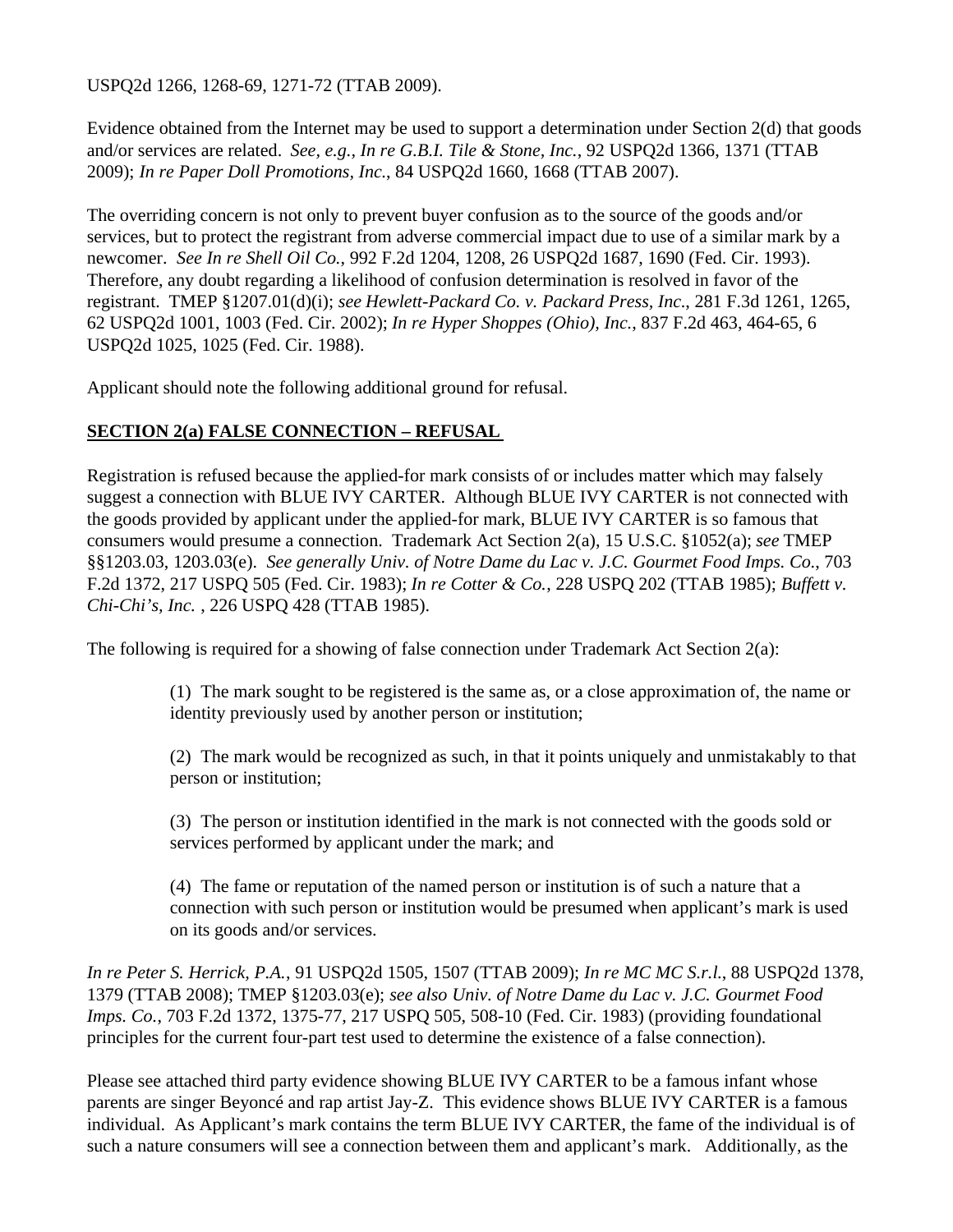attached evidence demonstrates, the purchasing public is aware of celebrities promoting and sponsoring lines of fashion in their names. Thus the will be a presumption, though incorrect, that a line of apparel bearing the name BLUE IVY CARTER, is connected with the child though through the control of her parents.

Applicant should note the following additional ground for refusal.

# **SECTION 2(c) NAME IDENTIFYING A PARTICLUAR INDIVIDUAL**

Registration is refused because the applied-for mark consists of or includes a name, portrait, or signature identifying a particular living individual whose written consent to register the mark is not of record. Trademark Act Section 2(c), 15 U.S.C. §1052(c); TMEP §1206; *see, e.g.*, *In re Hoefflin*, 97 USPQ2d 1174 (TTAB 2010).

For purposes of Section 2(c), a name in a mark identifies a particular living individual if the person bearing the name will be associated with the mark as used on the goods because he or she (1) is "so well known that the public would reasonably assume [a] connection" or (2) is "publicly connected with the business in which the mark is being used." *In re Hoefflin*, 97 USPQ2d 1174, 1175-76 (TTAB 2010); *see also Krause v. Krause Publ'ns, Inc.* , 76 USPQ2d 1904, 1909-10 (TTAB 2005); *In re Sauer*, 27 USPQ2d 1073, 1075 (TTAB 1994).

As stated above, BLUE IVY CARTER is a famous individual, who is so well known that the public would reasonably assume a connection. Applicant is again referred to the evidence demonstrating that the purchasing public would assume this connection exists because of the trade practice of celebrities promoting or sponsoring their own line of apparel.

The refusal under Section 2(c) will be withdrawn if applicant provides the following:

(1) A statement that the name shown in the mark identifies **BLUE IVY CARTER**, a living individual whose consent is of record; and

(2) A written consent, personally signed by the individual whose name, signature, or portrait appears in the mark, authorizing applicant to register the identifying matter as a trademark with the USPTO (e.g., "I, **BLUE IVY CARTER**, consent to the use and registration of my name as a trademark and/or service mark with the USPTO").

*See* TMEP §§813, 813.01(a), 1206.04(a).

Applicant is advised that the written consent must include a statement of the party's consent to applicant's *registration*, and not just the *use*, of the identifying matter as a trademark. *See Krause v. Krause Publ'ns, Inc.* , 76 USPQ2d 1904, 1912-13 (TTAB 2005); *In re New John Nissen Mannequins*, 227 USPQ 569, 571 (TTAB 1985); *Reed v. Bakers Eng'g & Equip. Co.* , 100 USPQ 196, 199 (PTO 1954); TMEP §1206.04(a).

The examining attorney notes BLUE IVY CARTER is a minor. If the record indicates that the person whose name or likeness appears in the mark is a minor, the question of who should sign the consent depends on state law. If the minor can validly enter into binding legal obligations, and can sue or be sued, in the state in which he or she is domiciled, then the minor may sign the consent. Otherwise, the consent should be signed by a parent or legal guardian, clearly setting forth his or her status as a parent or legal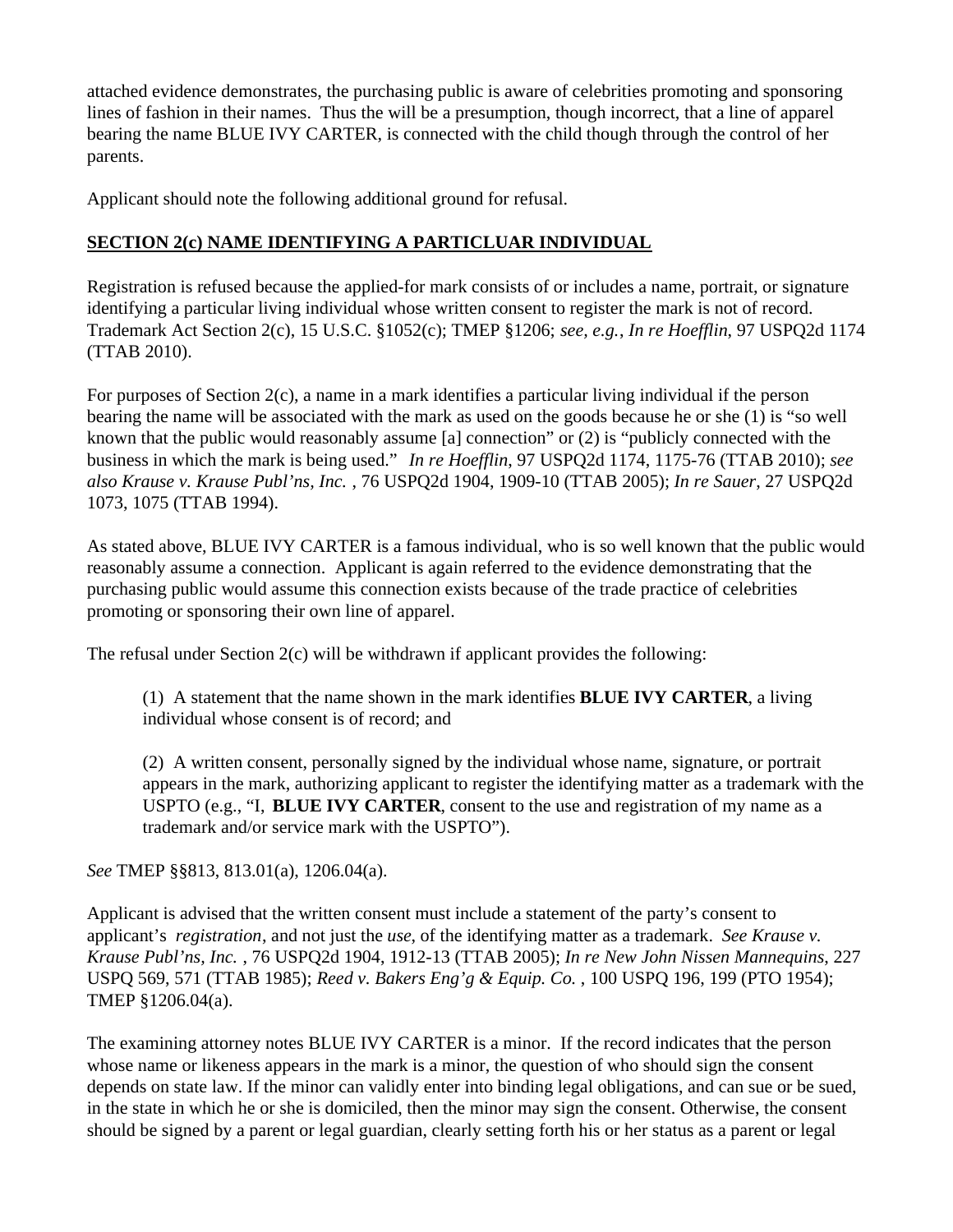guardian. See TMEP §803.01 regarding the filing of an application in the name of a minor.

Although applicant's mark has been refused registration, applicant may respond to the refusal(s) by submitting evidence and arguments in support of registration.

If applicant chooses to respond to the refusal(s) to register, then applicant must also respond to the following requirement(s).

## **INFORMALITIES**

## **REQUEST FOR INFORMATION**

Due to the notoriety of the institution or person named in the mark, and the fact that there is no information in the application record regarding a connection with applicant, applicant must specify whether the person or institution named in the mark has any connection with applicant's goods, and if so, must describe the nature and extent of that connection. *See* 37 C.F.R. §2.61(b); TMEP §1203.03(e).

Failure to respond to a request for information can be grounds for refusing registration. TMEP §814; *see In re Cheezwhse.com, Inc.*, 85 USPQ2d 1917, 1919 (TTAB 2008); *In re DTI P'ship LLP* , 67 USPQ2d 1699, 1701-02 (TTAB 2003). Merely stating that information about the goods are available on applicant's website is an inappropriate response to a request for additional information, and is insufficient to make the relevant information of record. *See In re Planalytics, Inc.*, 70 USPQ2d 1453, 1457-58 (TTAB 2004).

> /Kapil K. Bhanot/ Trademark Examining Attorney Law Office 108 Phone - (571) 270-1516 kapil.bhanot@uspto.gov

**TO RESPOND TO THIS LETTER:** Go to http://www.uspto.gov/trademarks/teas/response\_forms.jsp. Please wait 48-72 hours from the issue/mailing date before using TEAS, to allow for necessary system updates of the application. For *technical* assistance with online forms, e-mail TEAS@uspto.gov. For questions about the Office action itself, please contact the assigned trademark examining attorney. **E-mail communications will not be accepted as responses to Office actions; therefore, do not respond to this Office action by e-mail.**

**All informal e-mail communications relevant to this application will be placed in the official application record.**

**WHO MUST SIGN THE RESPONSE:** It must be personally signed by an individual applicant or someone with legal authority to bind an applicant (i.e., a corporate officer, a general partner, all joint applicants). If an applicant is represented by an attorney, the attorney must sign the response.